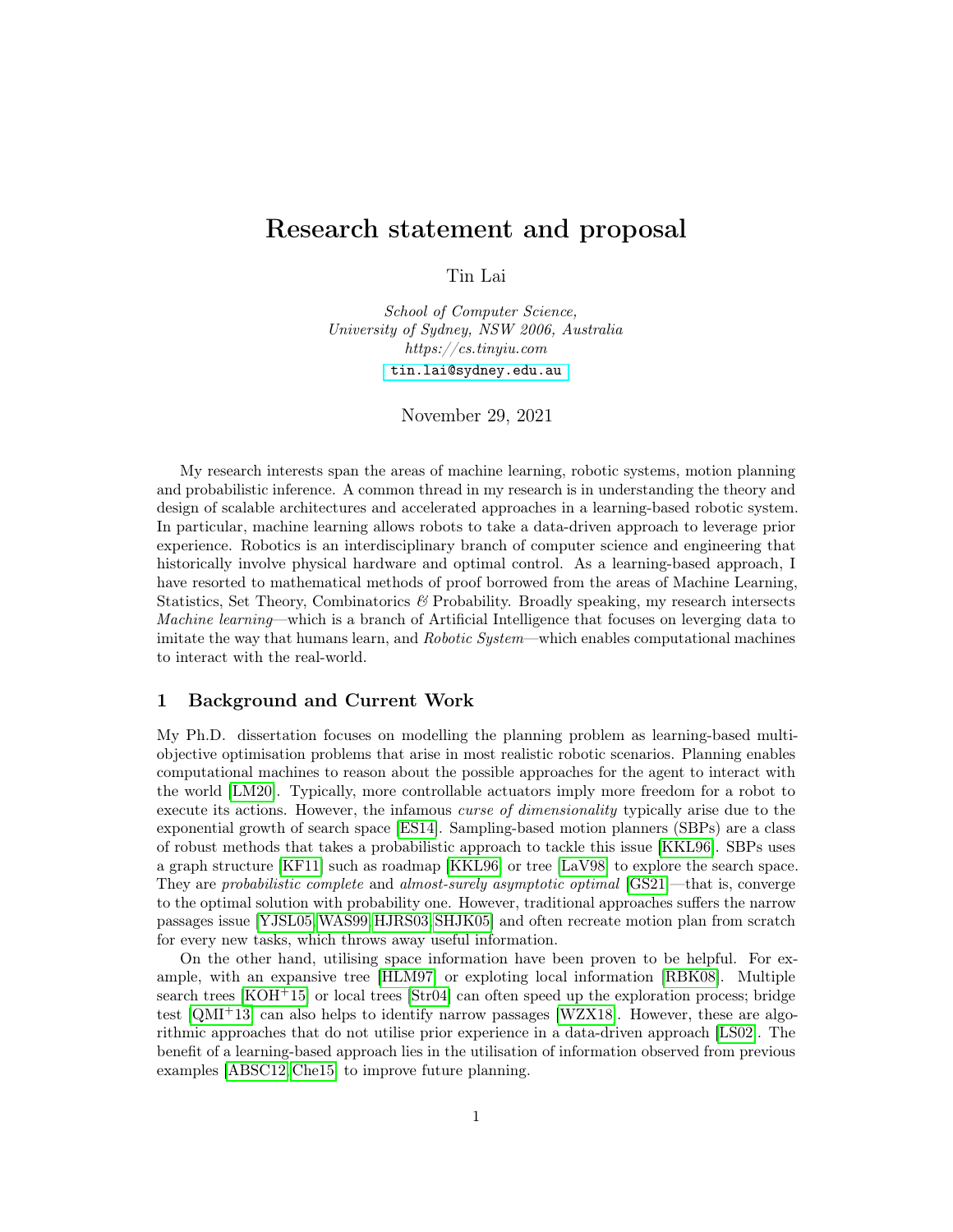### 2 My Research Focus

My research aims to bridge the gap between the learning-based and algorithmic-based approaches. Traditional approaches, such as optimal control, often provide theoretical guarantees in bounds by rigorous theorems that ensure safety when robots interact with the world. In contrast, learning-based approaches often fail to provide strict guarantees due to their data-driven nature. However, they offer an excellent prior belief to robots on how the world works.

- Combining Machine Learning and Algorithmic Approach: An innovative contribution of my work is establishing a new perspective to incorporating learning into the algorithmic planning framework while maining theoretical guarantees. My research on robot planning algorithms is two-fold. Firstly, I address the issue of the narrow passage by decoupling the planning with a disjointed-tree approach to simultaneously explore multiple regions [\[LRF19\]](#page-3-12). This approach mimics an MCMC random walk, borrowing from statistics literature. I then propose to use a Bayesian approach in the sampling distribution to update our prior belief [\[LMRF20\]](#page-3-13) on the distribution as we observe more data from the environment [\[LR21c\]](#page-3-14). A Bayesian view on planning problems allows us to exploit prior domain knowledge on the problem setup while updating our posterior as we observe more outcomes. This is especially essential in robotic applications as they are often interdisciplinary with various existing domain-specific knowledge and theorems. Rather than reinventing the wheels with a purely learning-based approach, we should instead better utilise existing domain knowledge to combine the strength from both fields.
- Reasoning on Past Experience: Replanning is often necessary when the robot's internal world representation differs from its surrounding environment changes. This is especially true in many real-world applications as the world is inherently dynamic with spatiotemporal uncertainty. Therefore, constructing a robust agent calls for the need of leveraging experience to reduce recomputation in subsequent episodes [\[LR21b\]](#page-3-15). Moreover, we can often exploit structure and patterns within the problem setup to learn to plan more optimally in subsequent episodes [\[LR20\]](#page-3-16). I have proposed several algorithms that leveraged learning-based approaches in robot planning. Importantly, we can still maintain theoretical results that support the guarantees of completeness and solution optimality for the planning horizon.
- Formualise Sampling Distribution for Optimal Control and Planning: Complementary to previous works, I also focus on improving sampling distribution with diffeomorphic bijective mappings which provides unique mathematical properties. One of the main classes of methods for planning and control is the sampling-based approach. Rather than explicitly representing the entire search space (which is often exponential to the dimensionality of the space), sampling-based approaches can be thought of as an approximation method. Planing and control algorithms perform reasoning on the search space through sampling, which can often provide a rough estimation of the actual problem. The performance of many existing algorithms relies on the quality of the samples, which I had attempted to address with normalising flow [\[LR21a\]](#page-3-17) for learning a near-optimal distribution. Another follow-up work constructs a diffeomorphic distribution to draw samples that are near obstacles-free [\[LZHR21\]](#page-3-18). These distributions provides a grounded informative prior based on the robot's past experience under similar environments [\[LR20\]](#page-3-16).

Probabilistic Planning and Reasoning: Robots should also hold a probabilistic view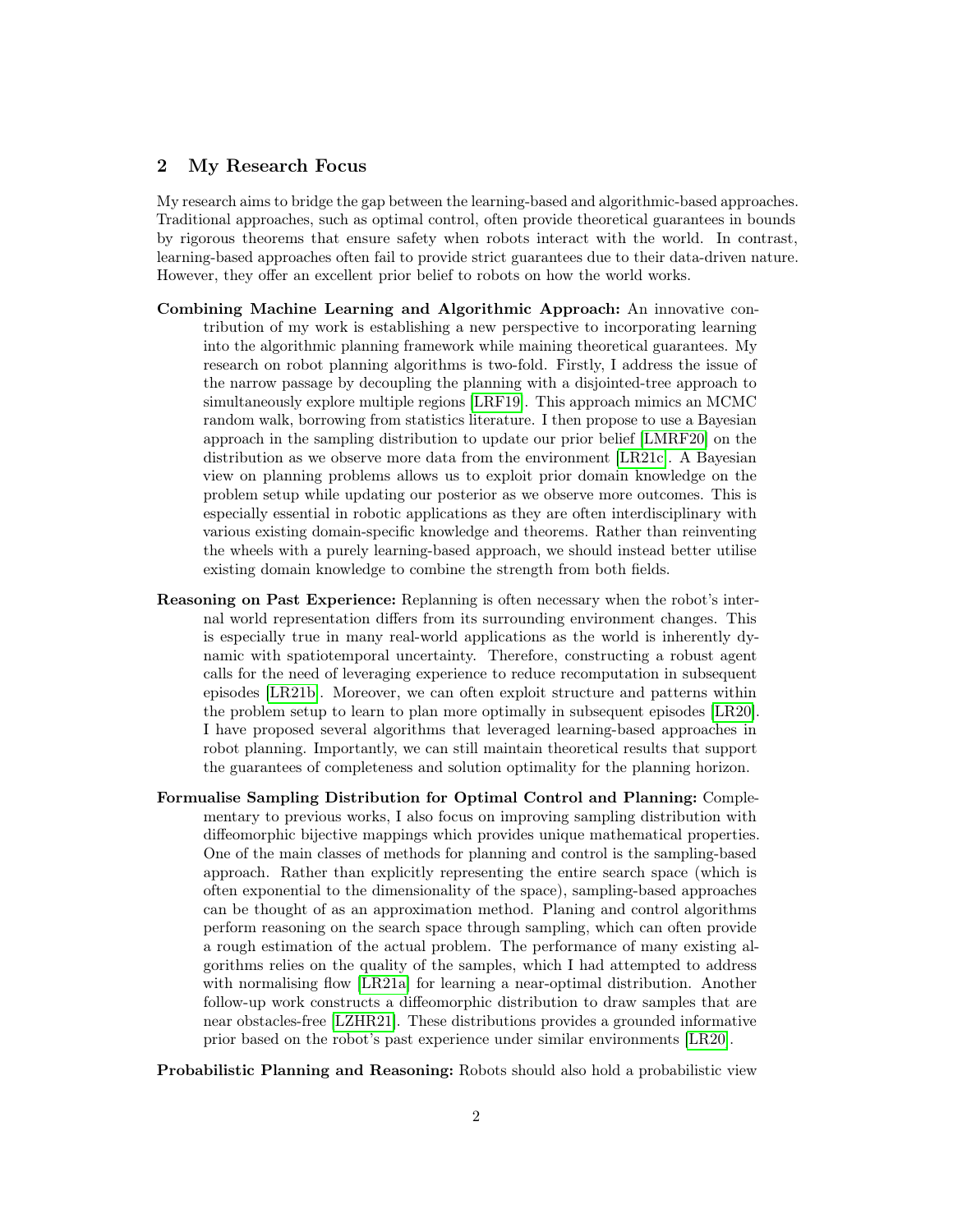of the world as realistic environments constantly evolve as time goes by. For example, we can build a predictive framework [\[LZR19\]](#page-3-19) for predicting human trajectories  $[ZLOR21]$  while avoiding collisions with pedestrians  $[ZLO+21]$  $[ZLO+21]$ . This perspective creates a new class of planners that utilises prior experience to improve future decision making. These methods highlight the gap within literature and call for the need for a unified framework to integrate a learning-based approach in planning. I help to facilitate the research discussion among this line of work by open-sourcing a unified testing environment [\[Lai21\]](#page-3-20) that allows easy integration with existing machine learning techniques for motion planning in a popular language.

#### 3 Motivation for future research

Research on the border of computer science and artificial intelligence attracts many scholars from various communities. Traditional planning theories provide robust algorithmic procedures to tackle the complexity within robot control. However, the growing number of machine learning and data science literature indicates that we can extract much more from the readily available data for robots to perform inferences—akin to allow robots learn through experiences.

I believe the current interests in this field are the results of both intellectual and practical motives. The lowering cost of hardware and readily available sensors enable us to access a sufficient amount of data to construct models that are learnable from consumer hardware. This trend motivates researchers and industry partners to better utilise their domain-specific data for their application use-cases. I conclude this statement with a number of issues which, in my opinion, will motivate future research in this area.

- Unified theories for learning-based complexity: Complexity issues are inherent to algorithmic research and are currently absent from these disciplines. Empirically, we can evaluate the performance gain by applying certain machine learning techniques. However, there is often a lack of theoretical guarantees on how effective are these approaches. Unifying these very different fields is a serious and fascinating challenge and will source many intriguing problems.
- Uncertainty quantification on learned policy: Data-driven approaches tend to provide a point estimate of the objective function that we are modelling. However, since the prediction comes from some learned policy, it is often challenging to provide theoretical bounds on subsequent actions that depend on such a prediction. A possible approach is to compose some learning-based policies that provide upper and lower bounds on such estimation through convex optimisation. The benefit of such a policy is that the robot can then create robust planning and reasoning that accounts for the uncertainty due to the lack of data for rare events.
- Probabilistic planning and reasoning: In addition to uncertainty that arises from learning-based policy, the world is also inherently stochastic. Modelling the stochastic nature of and accounting for the uncertainty should be an integrated part of robot planning. However, approaches commonly take a static snapshot of the world and plans without considering the stochasticity. They rely heavily on the controller to address the environmental noises. This becomes problematic when the internal belief about the world is also stochastic and imprecise. The planner will create plans that are infeasible for the underlying controller to follow. We should instead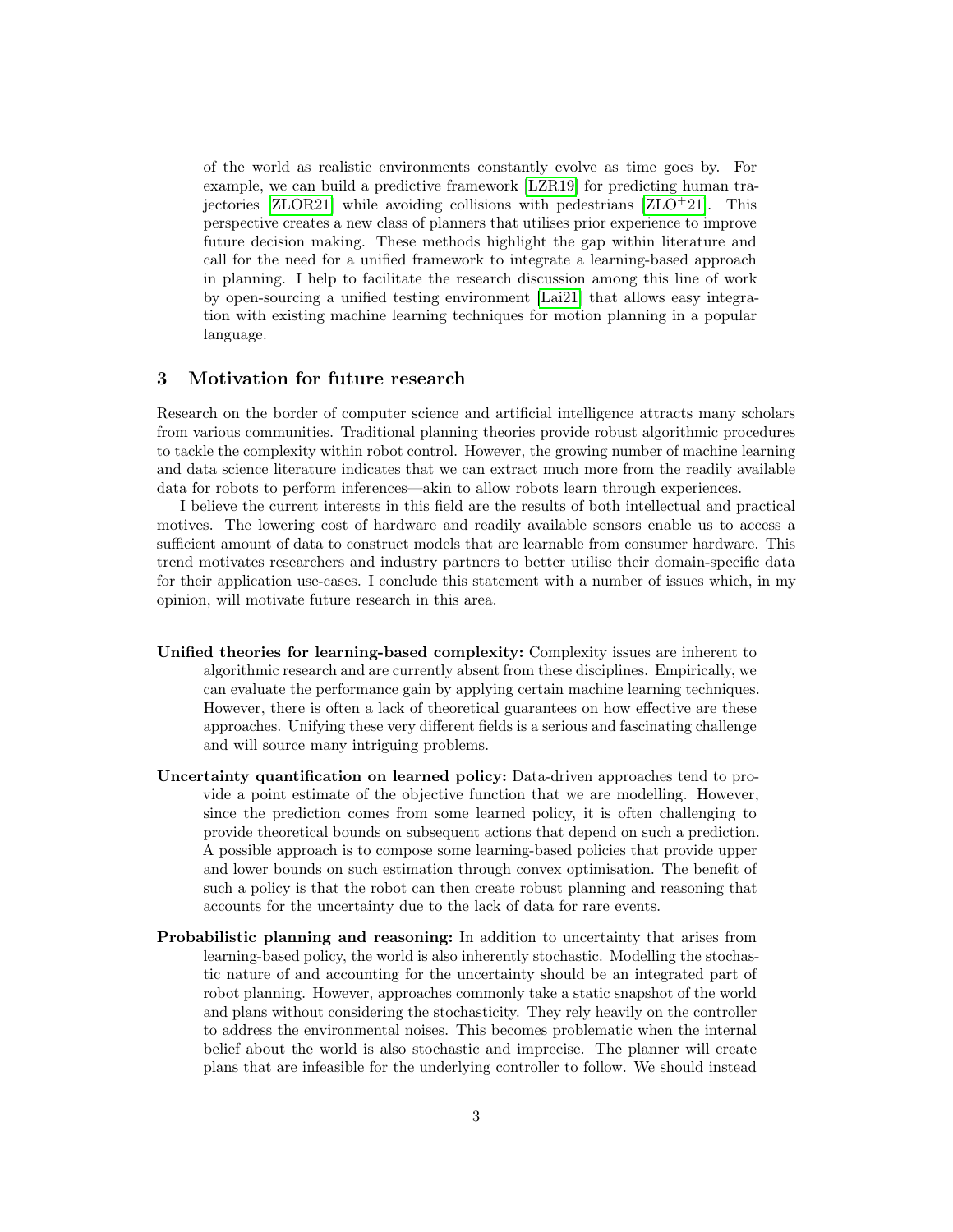take a probabilistic view during planning to better account for the stochastic nature and minimise regrets during execution.

### References

- <span id="page-3-11"></span><span id="page-3-10"></span><span id="page-3-1"></span>[ABSC12] I. Al-Bluwi, T. Siméon, and J. Cortés, Motion planning algorithms for molecular simulations: A survey, Computer Science Review **6** (2012), no. 4, 125–143. 00057.
	- [Che15] W. Chen, Motion Planning with Monte Carlo Random Walks, PhD Thesis, 2015. 00000.
	- [ES14] M. Elbanhawi and M. Simic, Sampling-based robot motion planning: A review, IEEE Access 2 (2014), 56–77. 00129.
	- [GS21] J. D. Gammell and M. P. Strub, Asymptotically Optimal Sampling-Based Motion Planning Methods, Annual Review of Control, Robotics, and Autonomous Systems 4 (May 2021), no. 1, 295–318 (en).
- <span id="page-3-6"></span><span id="page-3-5"></span>[HJRS03] D. Hsu, T. Jiang, J. Reif, and Z. Sun, The bridge test for sampling narrow passages with probabilistic roadmap planners, Proceedings of IEEE International Conference on Robotics and Automation, 2003, pp. 4420–4426. 00332.
- <span id="page-3-7"></span>[HLM97] D. Hsu, J.-C. Latombe, and R. Motwani, Path planning in expansive configuration spaces, Proceedings of IEEE International Conference on Robotics and Automation, 1997, pp. 2719–2726. 00725.
- <span id="page-3-3"></span>[KF11] S. Karaman and E. Frazzoli, Sampling-based algorithms for optimal motion planning, The International Journal of Robotics Research 30 (2011), no. 7, 846–894. 01458.
- <span id="page-3-2"></span>[KKL96] L. E. Kavraki, M. N. Kolountzakis, and J.-C. Latombe, Analysis of probabilistic roadmaps for path planning, Proceedings of IEEE International Conference on Robotics and Automation, 1996, pp. 3020–3025. 00000.
- <span id="page-3-20"></span><span id="page-3-8"></span>[KOH+15] S. Klemm, J. Oberländer, A. Hermann, A. Roennau, T. Schamm, J. M. Zollner, and R. Dillmann, RRT\*-Connect: Faster, asymptotically optimal motion planning, 2015 IEEE International Conference on Robotics and Biomimetics (ROBIO), 2015, pp. 1670–1677.
	- [Lai21] T. Lai, sbp-env: A python package for sampling-based motion planner and samplers, Journal of Open Source Software 6 (2021), no. 66, 3782.
	- [LaV98] S. M. LaValle, Rapidly-exploring random trees: A new tool for path planning, TR 98-11, Computer Science Dept., Iowa State University (1998). 01934.
	- [LM20] T. Lai and P. Morere, Robust Hierarchical Planning with Policy Delegation, arXiv:2010.13033 [cs] (October 2020). arXiv: 2010.13033.
- <span id="page-3-17"></span><span id="page-3-16"></span><span id="page-3-13"></span><span id="page-3-4"></span><span id="page-3-0"></span>[LMRF20] T. Lai, P. Morere, F. Ramos, and G. Francis, Bayesian Local Sampling-Based Planning, IEEE Robotics and Automation Letters 5 (2020), no. 2, 1954–1961. 00000 Publisher: IEEE.
	- [LR20] T. Lai and F. Ramos, Learning to Plan Optimally with Flow-based Motion Planner, arXiv:2010.11323 [cs.RO] (October 2020). arXiv: 2010.11323.
	- [LR21a] , PlannerFlows: Learning Motion Samplers with Normalising Flows, IEEE/RSJ Proceedings of The International Conference on Intelligent Robots and Systems (IROS), 2021.
	- [LR21b] , Rapid Replanning in Consecutive Pick-and-Place Tasks with Lazy Experience Graph, arXiv preprint arXiv:2109.10209 (2021).
	- [LR21c] , Rapidly-exploring Random Forest: Adaptively Exploits Local Structure with Generalised Multi-Trees Motion Planning, IEEE Robotics and Automation Letters (RA-L) (2021).
- <span id="page-3-15"></span><span id="page-3-14"></span><span id="page-3-12"></span>[LRF19] T. Lai, F. Ramos, and G. Francis, Balancing Global Exploration and Local-connectivity Exploitation with Rapidly-exploring Random disjointed-Trees, Proceedings of The International Conference on Robotics and Automation, 2019. 00000.
- <span id="page-3-9"></span>[LS02] T.-Y. Li and Y.-C. Shie, An incremental learning approach to motion planning with roadmap management, Proceedings 2002 IEEE International Conference on Robotics and Automation (Cat. No.02CH37292), May 2002, pp. 3411–3416 vol.4.
- <span id="page-3-18"></span>[LZHR21] T. Lai, W. Zhi, T. Hermans, and F. Ramos, Parallelised Diffeomorphic Sampling-based Motion Planning, arXiv preprint arXiv:2108.11775 (2021).
- <span id="page-3-19"></span>[LZR19] T. Lai, W. Zhi, and F. Ramos, Occ-traj120: Occupancy maps with associated trajectories, Computing Research Repository (CoRR) (2019).